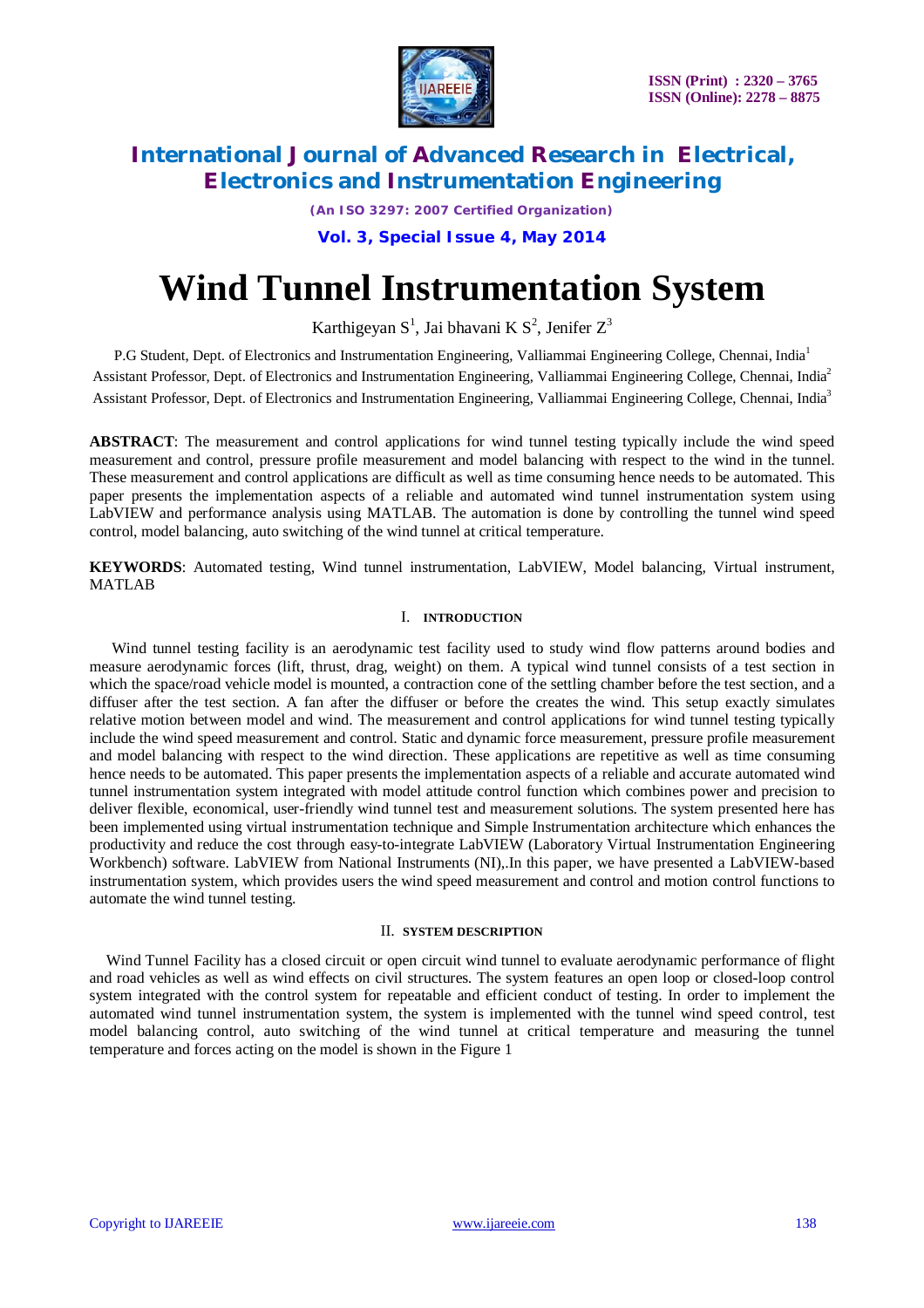

*(An ISO 3297: 2007 Certified Organization)*

**Vol. 3, Special Issue 4, May 2014**



Fig 1 Schematic Diagram of Automated Wind Tunnel System

#### III. **SYSTEM FORMULATION**

For controlling the tunnel wind speed and the model balancing are controlled by controlling the DC motor speed and the DC motor position. This system is modeled by summing the torques acting on the rotor inertia and integrating the acceleration to give the velocity, and integrating velocity to get position. The speed and the position are controlled from the electrical and the mechanical equivalent of the DC motor.

$$
\Theta = \int \frac{D\Theta}{DT} = \iint \left(\frac{1}{J} \left(\kappa_{\rm T} I - B \frac{D\Theta}{DT}\right)\right)
$$
(1)  

$$
I = \int \frac{1}{L} \left(-I_{\rm A} R_{\rm A} - E_{\rm B} + V\right) (2)
$$

Here  $\theta$  in equation (1) is the angular displacement (angular position), and the derivative is the speed of the DC motor. Here the current i in equation (2) is obtained by applying the Kirchhoff's law to the electrical equivalent and the θis obtained by applying the newton's law to the mechanical equivalent. The test model is controlled in both the x axis and the y axis for these two axes control is done with the same method for controlling the angular displacement. The controlling is done with the LabVIEW simulation tool. The tunnel auto switching is simply using the conditional loop control for the whole system. The overall control system front panel is shown in the Figure 2

#### IV.**TUNNEL WIND SPEED CONTROL**

Generally the test model in the wind tunnel has to be changed frequently for testing purpose.



Fig 2 Tunnel wind speed control Block Diagram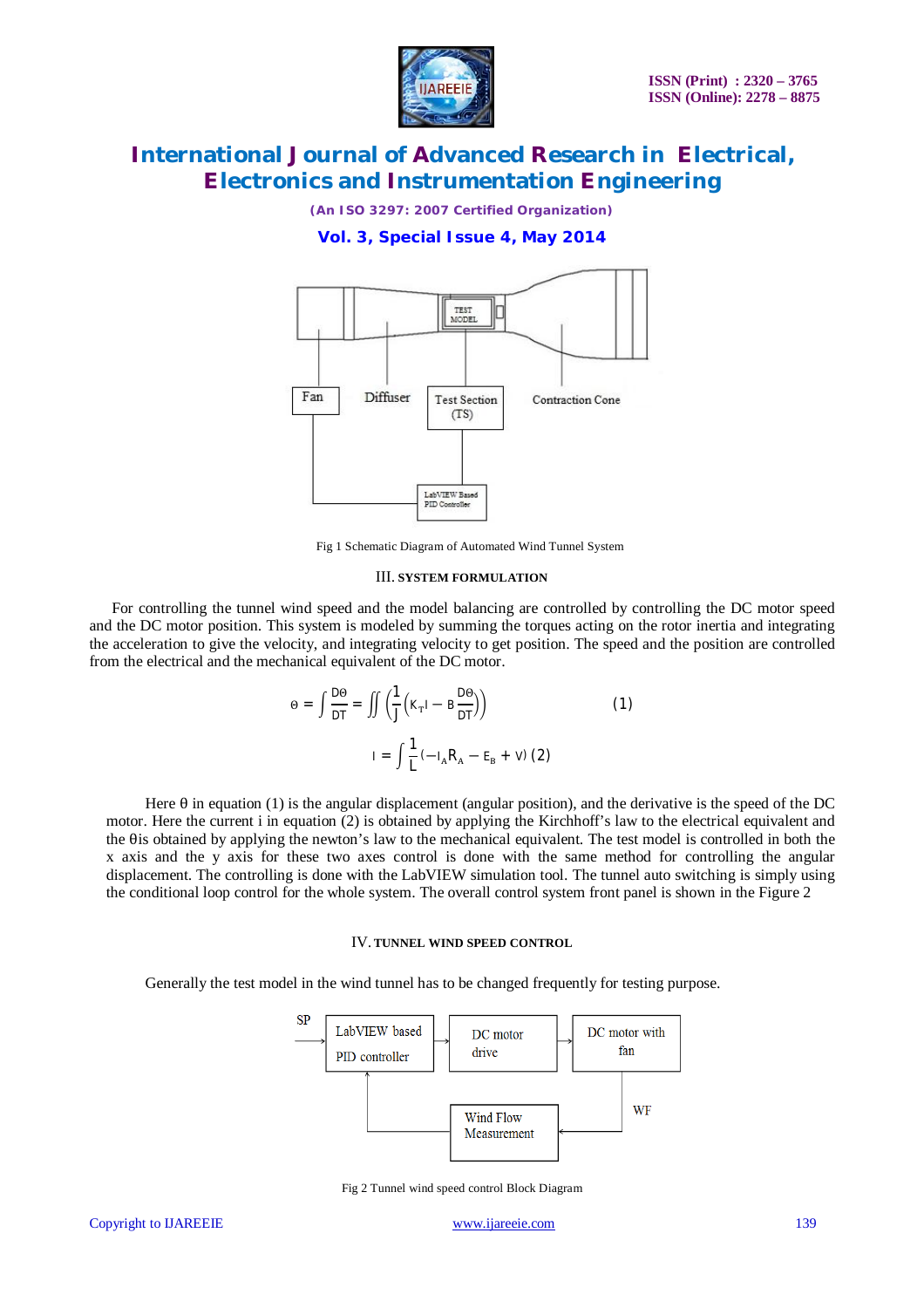

*(An ISO 3297: 2007 Certified Organization)*

### **Vol. 3, Special Issue 4, May 2014**

During testing the wind speed in the tunnel changes in accordance with the geometry of the test model and the position of the test model, but the speed of the wind is to be constant for the good test results. To maintain the wind in the constant speed, the current speed of the wind is measured in and around the test model and is fed back to the controller to maintain the constant speed.

#### V. **MODEL BALANCING**

In the wind tunnel the model is balanced continuously for the testing, the model balancing is difficult to done by manually, and it is controlled by DC motor position ,the DC motor position is controlled continuously by PID controller designed in the LabVIEW. The position of the motor is measured by potentiometer, x-axis and the y-axis position is controlled by the same principle and the multi-axis balancing is also possible if required. Here the model balancing is controlled in x axis and y axis.



Fig 3Model balancing block diagram

#### VI. **AUTO SWITCHING OF THE WIND TUNNEL**

Critical temperature is defined as the threshold temperature at which ice will no longer accrete on the structure. Many factors determine the critical temperature, including airspeed, geometry of the test model and attitude of the body relative to airflow direction and thermal history of the body. Here the control is done depending on the temperature, if the tunnel temperature is below the threshold value the tunnel will shut down and returns to the working condition if the temperature returns to the threshold value.

#### VII. **PERFORMANCE ANALYSIS**

The tunnel wind speed and the model balancing are controlled with controllers like PID controller, IMC controller, Fuzzy logic controller and the performances are analyzed to get the better control.

#### VIII. **RESULTS**

The following three main controls are used, Tunnel Wind speed control, Model balancing, Auto switching of the Wind tunnel at the critical temperature, and their results are shown in the figure 4 and figure 5.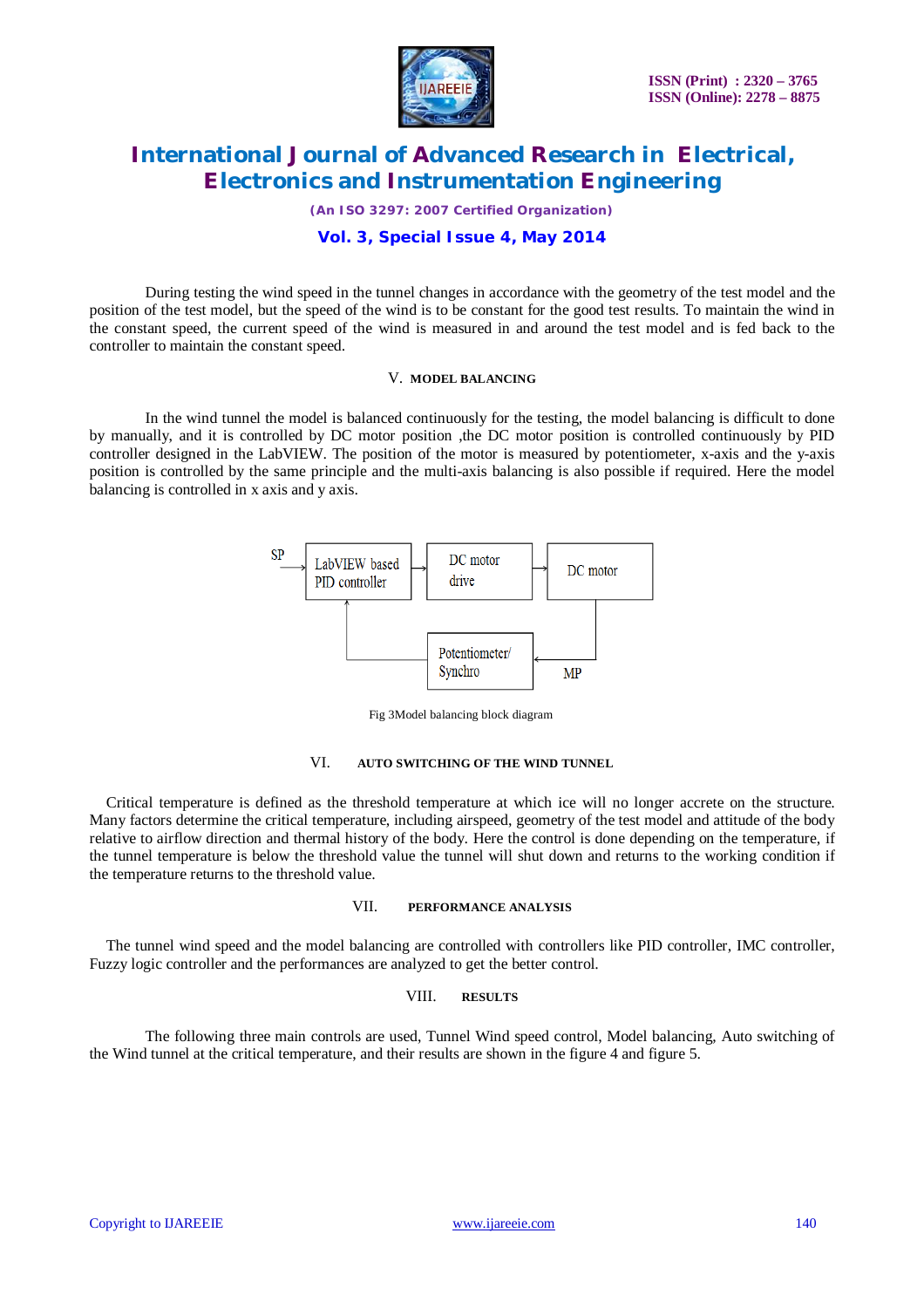

*(An ISO 3297: 2007 Certified Organization)*

### **Vol. 3, Special Issue 4, May 2014**



Fig 4 Tunnel wind speed control

The tunnel wind speed is shown in the figure 4,here the set point is achieved after the overshoot due to the proportional action in the PID controller used, by the same way the model balancing is controlled and achieved as shown in the figure 5.



#### Fig 5 Model balancing control



Fig 6 Auto switching of the wind tunnel

The figure 6 shows the auto switching of the wind tunnel the threshold value is  $2^{\circ}$ c.if the tunnel temperature is above the threshold value, the tunnel works normally and if the temperature gets below the 2<sup>o</sup>c, the tunnel shut downs automatically and it restarts if the normal condition is back and the conditions are shown by the LED's present in the front panel.